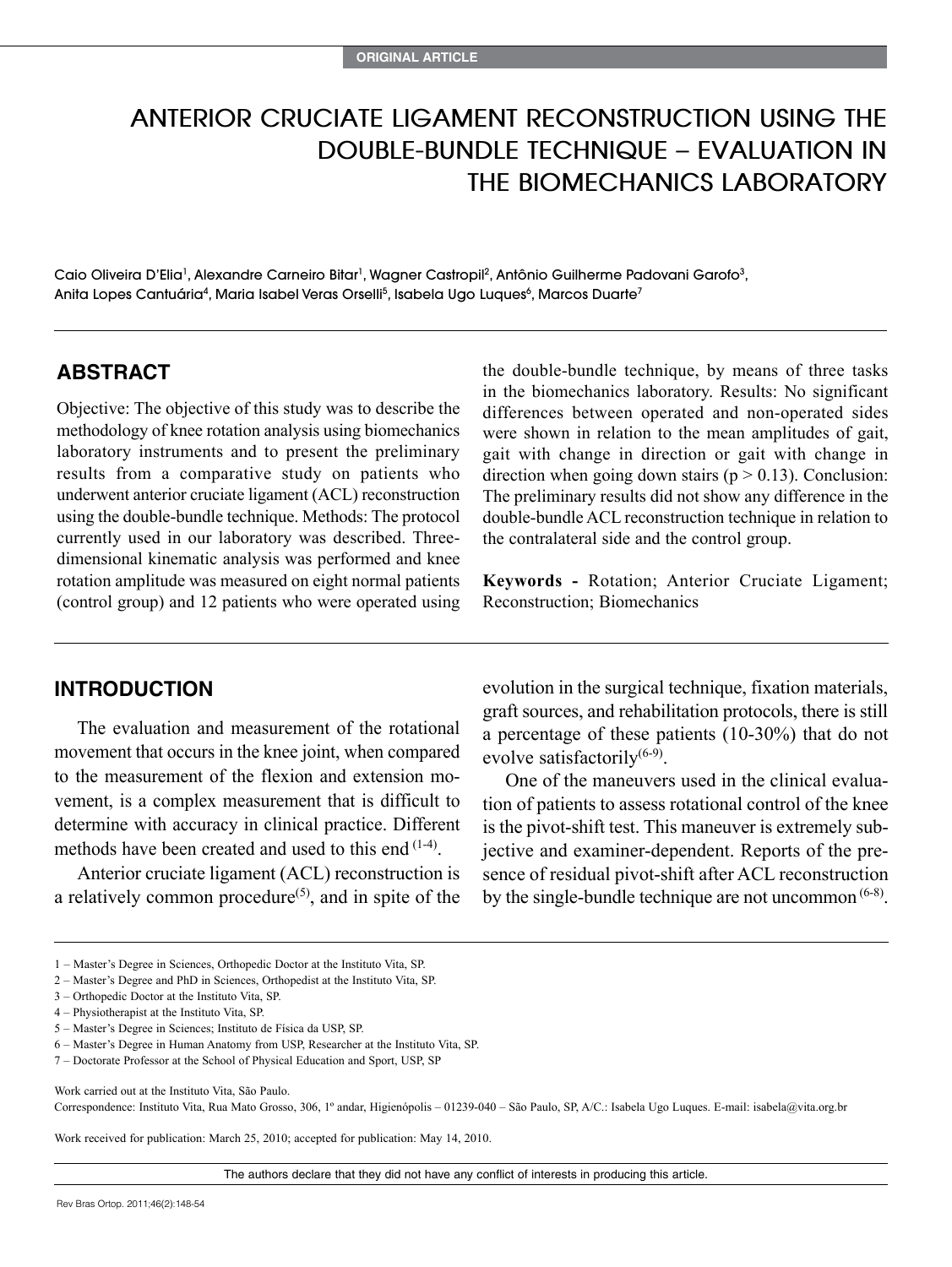The ACL is composed of two well-defined bundles (or bands): the anteromedial (AM) and posterolateral (PL) bundles. Biomechanical studies on cadavers have already shown that the surgical technique that reconstructs both ACL bundles is able to offer better control over anterior translation of the tibia, as well as better control of knee rotation resulting, in theory, from posterolateral bundle reconstruction $(9-13)$ .

Clinical trials have already shown that the double-bundle technique offers better control of anterior translation of the tibia under the femur, measurements that are obtained through the physical examination, using the clinical tests of anterior drawer, Lachman and KT1000 or KT 2000<sup>(14-16)</sup> manual arthrometry.

The correct evaluation and comparison of the double-bundle ACL reconstruction technique with the single-bundle technique, which is still considered standard, calls for the development of a method that analyzes knee rotation more accurately and objectively.

The aim of this study is to describe a knee rotation analysis methodology using instruments present in a biomechanics laboratory, and to present the preliminary results of a study in which patients were submitted to ACL reconstruction with the doublebundle technique.

# **MATERIALS AND METHODS**

#### **1) Analysis of rotation**

The tasks proposed in this study represent a minimal risk to the subjects' health. There is no conflict of interests in the performance of this study, which only began after obtaining approval from the Science and Ethics Committee of Vita Care. All the subjects signed a Informed Consent Form.

## **1.1) Data Collection**

Six infrared video cameras (VICON) with acquisition frequency of 250Hz were used for three-dimensional kinematic analysis, while an OR6 model (AMTI) force platform was used to acquire the kinetic data, particularly the vertical ground reaction force. The lower limb kinematic analysis protocol was standardized within previously proposed and established models $(17)$ .

Retro-reflective markers were placed on anatomical prominences at the following locations of the body: right and left anterior superior iliac spine, greater trochanter, lateral and medial femoral epicondyle, apex of head of fibula, anterior tibial tuberosity, and distal apex of the lateral and medial malleoli $(18)$ .

To minimize measurement errors of the kinematic data, we used the calibrated anatomical system technique (CAST) proposed by Cappozzo et  $al^{(17)}$ . In the use of CAST, the first stage of collection consists of a static calibration in which the subject remains stationary in the anatomical position, aligned in the direction in which they will execute the task. Besides the anatomical markers, the subjects used another two sets of markers, one on the thigh and the other on the leg (Figure 1). This procedure was adopted to define the position of the markers in relation to the base of the sets of markers (clusters). Once the positions of the markers were defined, these were removed and the subjects carried out the proposed tasks using just the clusters.

Assuming that the thigh and leg segments are rigid bodies, and that the clusters do not move in relation to the markers of the respective segments, the position vector of the markers in relation to the respective cluster does not move as the segment moves. Therefore, with the static calibration, all the position vectors of the thigh and leg markers are determined and described from the local coordinate system, enabling the markers to be removed while the tasks are carried out $(17)$ .



**Figure 1 –** Positioning of the clusters, of the anatomical markers (left) and the convention adopted for measuring the joint angles (right).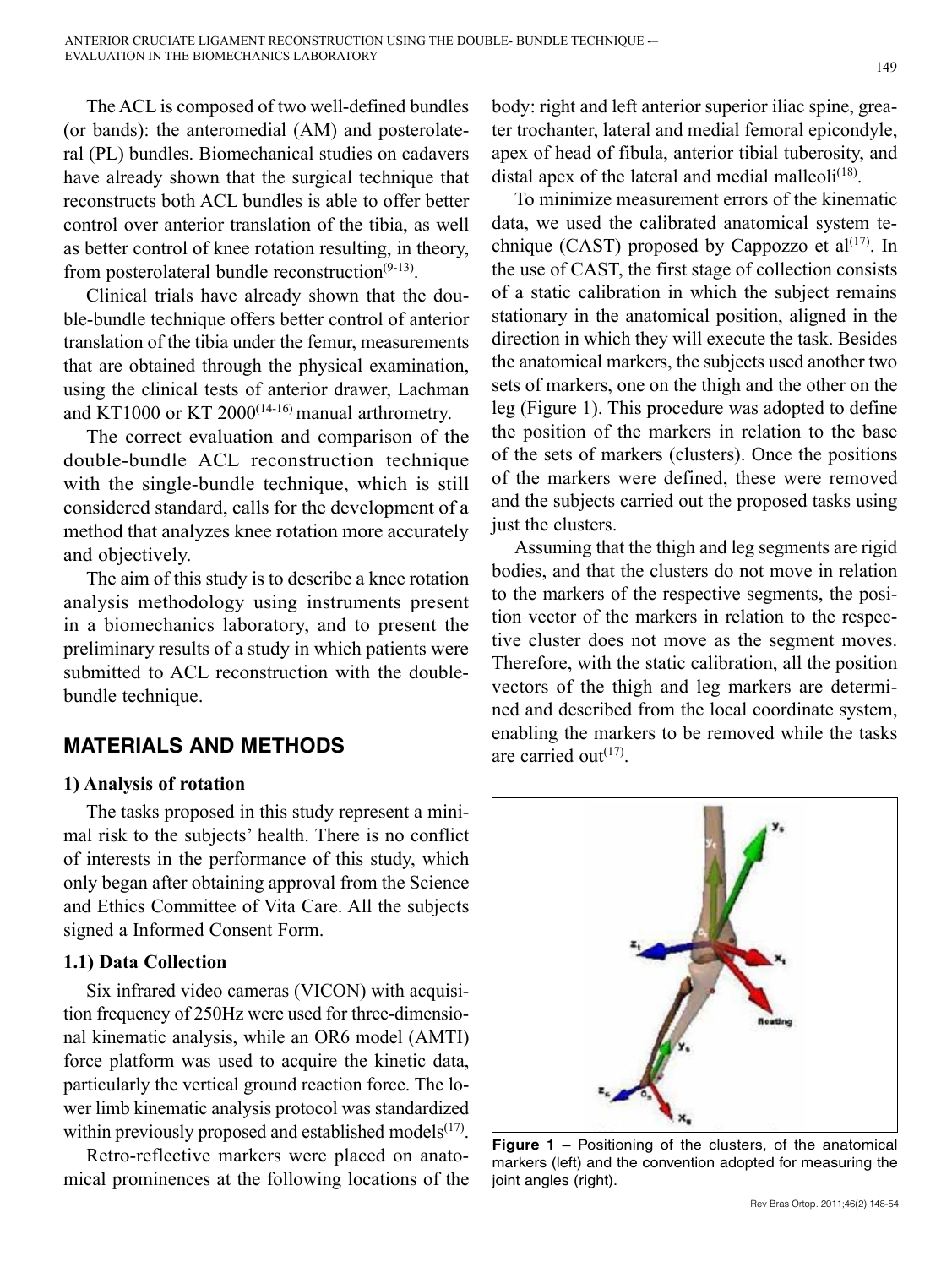During the performance of the tasks, only the clusters are used in the leg and thigh segment. Based on the clusters, the positions of the withdrawn markers are reconstructed virtually by means of computational routines written in the Matlab environment (version 6.5, Mathworks Inc.) using the position vectors obtained in the static calibration.

#### **1.2) Data analysis**

The position of the axes and joint planes (anatomical basis) were determined as described by Cappozzo et al<sup> $(18)$ </sup>. It is necessary to determine the centers of the hip, knee and ankle joints in order to define the joint axes. The coordinates of the hip joint center  $(x_c, y_c)$ and *zc*) are determined by the hybrid method reported by Andriacchi et al $(19)$ . The knee joint center is considered the midpoint between the femoral epicondyles, and the ankle joint center as the midpoint between the lateral and medial malleoli (Figure 2).



**Figure 2 –** Knee joint coordinates system.

All the angles were calculated in relation to the static position, in other words, the variables of the dynamic attempt were referenced in relation to the anatomical calibration. Figure 1 shows the position of the retro-reflective markers positioned on the anatomical prominences of the subjects, as well as the two clusters used in each segment, and the convention adopted in this study to measure the joint angles.

#### **1.3) Tasks**

The objective of the tasks was to imitate functional movements of the knee and to evaluate its rotation in tasks of increasing difficulty.

The tasks used were:

## **Walking without change in direction**

In this task, the individual is asked to walk along at a comfortable speed, in a straight line, so that one of their feet touches the center of the force platform inserted in the laboratory floor. The participant repeats the task until they touch the platform correctly at least five times with each foot. The data referring to the stance phase of gait are then analyzed.

# **Walking with change in direction**

To perform this task, the patient is asked to walk along in a straight line until one of their feet touches the force platform. At this moment the participant should change their direction of movement at an angle of 90° to their original trajectory, rotating to the side of the foot that will touch the platform. Thus, when the patient touches the platform with their right foot, they will shift 90° to the right, and when the left foot touches the platform, 90° to the left.

As in the first task, this task is repeated until it is performed correctly at least five times for each side. The joint angles are analyzed during the single stance phase (from initial contact of one of the heels to contact of the contralateral heel) of this task.

## **Staircase descent with change in direction**

To evaluate the staircase descent, we used a staircase specially designed for this experiment. It has four steps, and dimensions that are similar to those used by Georgoulis et al<sup>(20)</sup> and Andriacchi et al<sup>(19)</sup> in their studies (Figure 3).



**Figure 3 –** Diagram of staircase used to evaluate knee biomechanics during staircase descent with change in direction.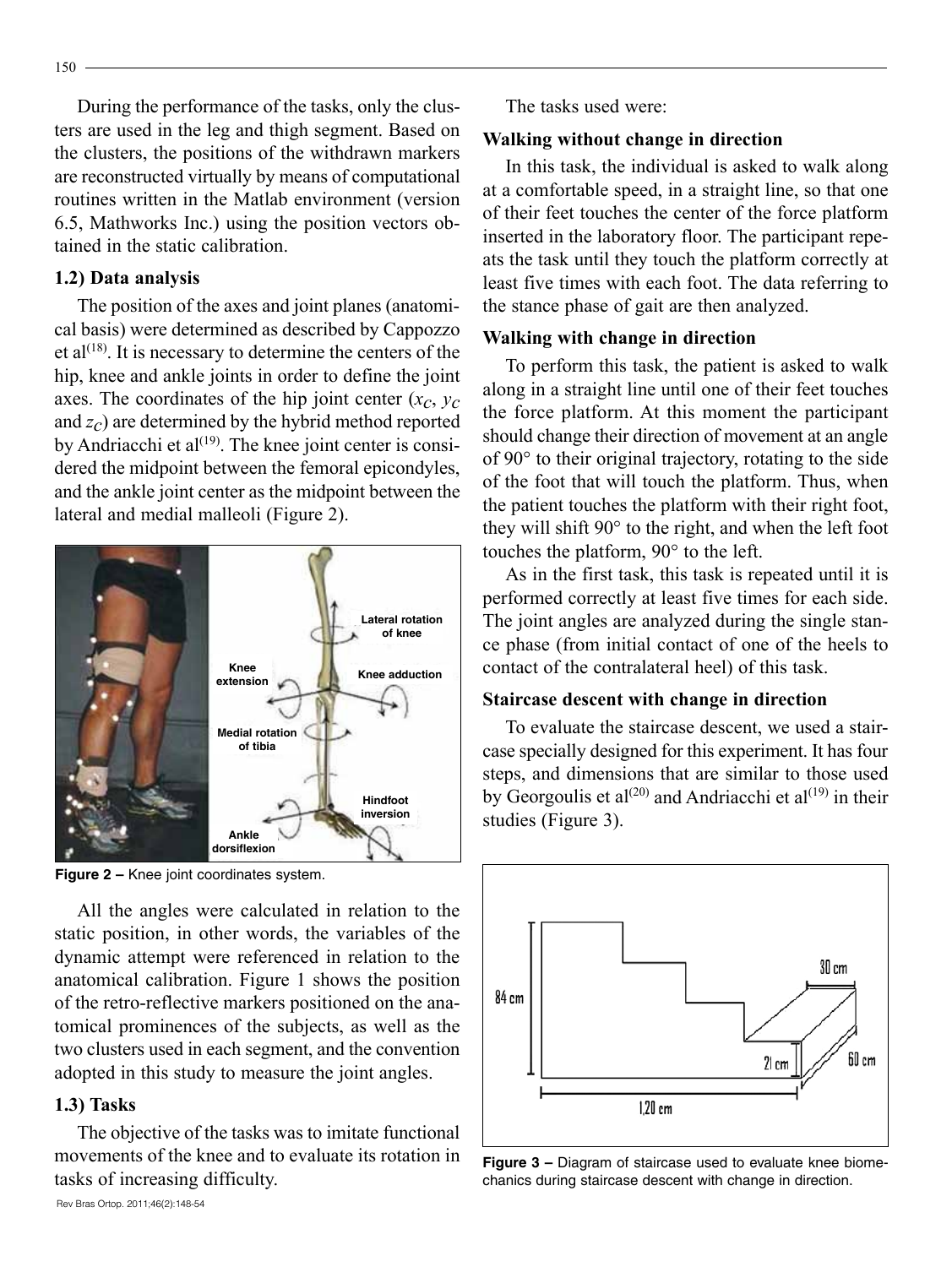The patients are asked to descend the four steps and, on touching the ground, where the force platform is located, to change their direction of movement, so that the new trajectory forms an angle of 90° with the old one (Figure 4).



**Figure 4 –** Touchdown with change in direction task.

In this task the joint angles are also analyzed during the single stance phase (from initial contact of one of the heels to contact of the contralateral heel). The rotation of both knees is evaluated in each patient (operated and not operated) in the three tasks.

#### **2) Patients studied**

The data presented below refer to the knee rotation amplitude measurements (measurements in degrees) in the walking (G), walking with change in direction (gait WC) and walking with change in direction while descending stairs (S) tasks. We assessed eight normal patients (control group) and 12 patients operated using the double-bundle technique.

The control group was comprised of eight  $(N = 8)$ individuals without previous surgery or any complaint regarding the knee joints.

The study group was comprised of 12 ( $N = 12$ ) patients operated using the double-bundle technique, and that had been medically discharged to carry out their activities, including sports, after clinical evaluation and imaging exams (magnetic resonance).

In relation to the control group, we compared the knee rotation amplitude (in degrees) between the right and left knees.

In the study group, we compared the rotation amplitude (in degrees) between the operated knee and the normal contralateral side, and between the operated knee and the values obtained in the control group.

The patients of the control and study groups were similar in terms of body mass index (BMI) and age (Table 1).

The surgical technique consisted of anatomic ACL

reconstruction, using autologous graft from the flexor tendons fixed in two tibial tunnels and two independent femoral tunnels $^{(21)}$  (Figure 5).

**Table 1 –** Data relating to the BMI and age of the patients evaluated.

| <b>BMI</b>  | Control          | 8  | 23.8 | 2.2 | 24.1 | 19.1 | 26.7 |
|-------------|------------------|----|------|-----|------|------|------|
| $p = 0.193$ | Double<br>bundle | 12 | 25.6 | 3.8 | 25.3 | 20.9 | 31.0 |
|             | Total            | 20 | 24.9 | 3.3 | 24.1 | 19.1 | 31.0 |
| AGE         | Control          | 8  | 26.3 | 8.2 | 23.0 | 21.0 | 46.0 |
| $p = 0.572$ | Double<br>bundle | 12 | 24.5 | 5.5 | 24.0 | 16.0 | 33.0 |
|             | Total            | 20 | 25.2 | 6.5 | 23.0 | 16.0 | 46.0 |

p value for the student t-test



**Figure 5 –** Arthroscopic view of ACL reconstruction using the double-bundle technique.

# **RESULTS**

No differences were observed in the rotation amplitudes between the left and right knees in the individuals of the group control, in any of the three tasks performed (Table 2).

During the analysis of the study group, we detected two flaws in the data collection (one in the staircase task – patient no. 8, and another in the change of direction - patient no. 11). For this reason, differences are noted in the number of patients evaluated in Tables 2 to 4.

Three patients in the study group (no. 3, no. 4 and no. 9) had undergone previous ACL reconstruction surgery using single-bundle technique on the contralateral knee, hence there is a noticeable difference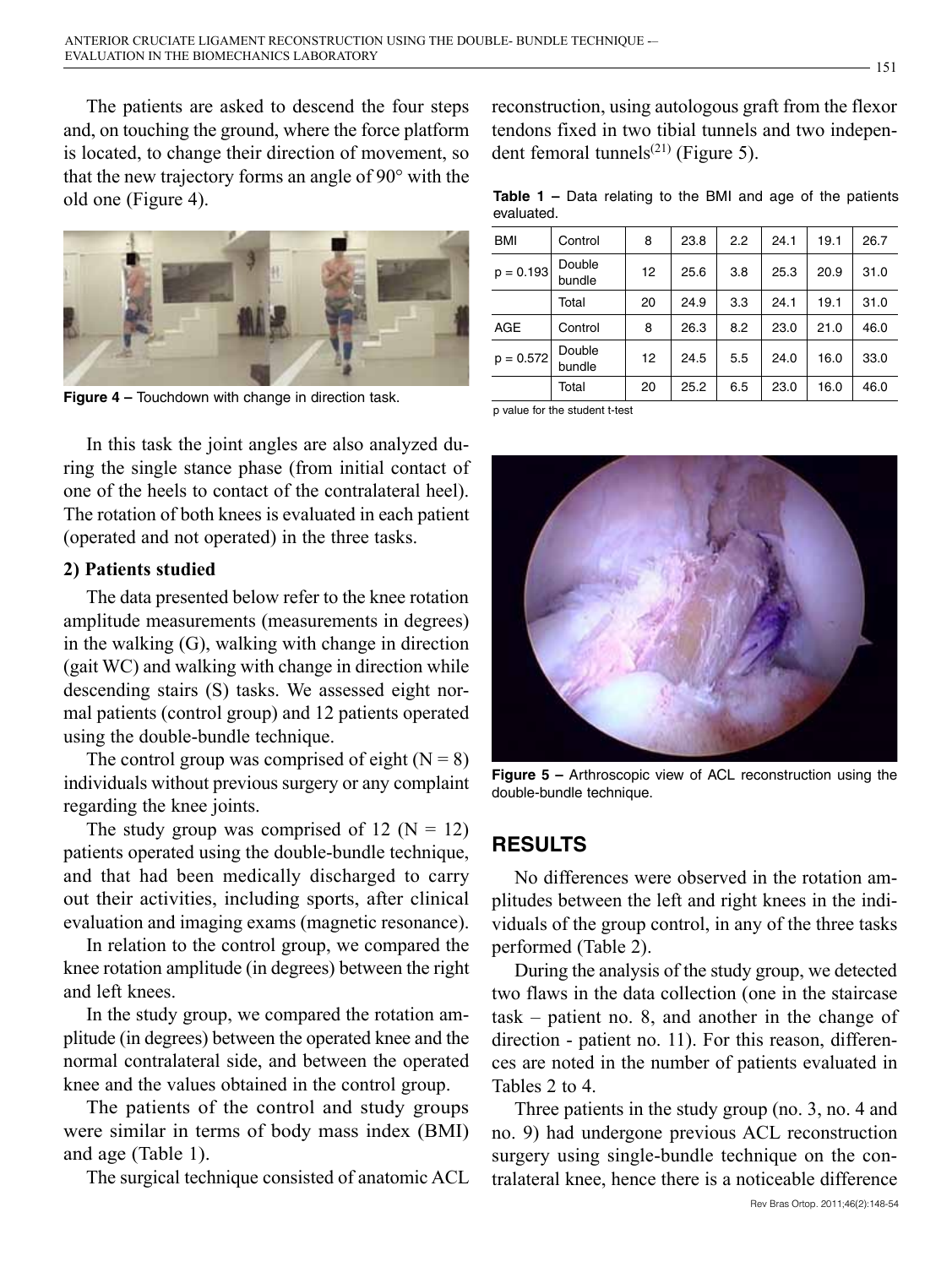|               |       | Mean | <b>SD</b> |
|---------------|-------|------|-----------|
| <b>Stairs</b> | Right | 30.0 | 4.7       |
| $p = 0.593$   | Left  | 31.6 | 8.0       |
| Gait WC       | Right | 26.4 | 5.3       |
| $p = 0.834$   | Left  | 26.9 | 6.4       |
| Gait          | Right | 12.4 | 4.1       |
| $p = 0.949$   | Left  | 12.5 | 4.7       |

**Table 2 –** Comparison between right and left knees within the control group.

p value for the paired t-test ( $n = 8$  individuals)

in the number of patients evaluated in Table 2 (in which we compared only the patients operated on one knee with the uninjured contralateral knee) compared with Tables 3 and 4, in which the comparison was made between the knee operated on using the double-bundle technique and the data obtained from the control group.

No difference was found in mean knee rotation amplitude between the knees operated with the double-bundle technique, and the uninjured contralateral knee (Tables 3, 4 and 5).

**Table 3 –** Comparison between knees operated with doublebundle technique and the non-operated contralateral knees (i.e. disregarding patients no.3, no.4 and no.9).

|                               |                    | Mean I |     |      |      | SD   Median   Minimum   Maximum |
|-------------------------------|--------------------|--------|-----|------|------|---------------------------------|
| Stairs ( $N = 8$<br>patients) | Contralateral 28.4 |        | 7.6 | 30.0 | 16.7 | 38.2                            |
| $p = 0.199$                   | Operated           | 26.0   | 5.2 | 26.0 | 17.3 | 34.4                            |
| Gait WC<br>$(N = 8$ patients) | Contralateral 27.9 |        | 5.6 | 27.0 | 20.0 | 39.3                            |
| $p = 0.131$                   | Operated           | 24.5   | 5.8 | 24.1 | 17.7 | 36.8                            |
| Gait<br>$(N = 9$ patients)    | Contralateral      | 12.4   | 3.2 | 12.2 | 8.0  | 19.3                            |
| $p = 0.264$                   | Operated           | 11.8   | 2.9 | 10.7 | 8.3  | 16.8                            |

p value for the paired t-test.

#### **DISCUSSION**

Rev Bras Ortop. 2011;46(2):148-54 ACL lesions have an extremely negative impact on the knee joint. It is known that the individual who suffers an ACL rupture has a higher incidence of osteoarthritis  $(OA)^{(22)}$ . Among the various factors invol-

ved in the genesis of OA after ACL rupture, one of the most extensively studied is the mechanical factor, caused by loss of joint stability<sup> $(23,24)$ </sup>. Even with modern reconstruction techniques, it has not yet proven possible to demonstrate a lower incidence of OA in operated individuals $^{(25,26)}$ .

The presence of residual pivot-shift after ACL reconstruction surgery appears to be more closely correlated to the presence of OA than to the actual anterior instability. The clinical evaluation performed with the pivot-shift test seeks to evaluate the degree of rotational instability caused by the ACL lesion. As we know, this is an examiner-dependent and relatively subjective measurement.

The biomechanics laboratory has proven to be an effective and reliable tool in the evaluation of knee joint movements. The method used in this study is validated and confers greater objectivity in the evaluation of knee joint movements $(17,18)$ .

The technique considered standard in ACL reconstruction is the single-bundle technique. This technique is very efficient in controlling tibial translation under the femur, but is not as efficient in controlling tibial rotation under the femur. Kinematic studies have demonstrated that ACL reconstruction with single- -bundle technique is unable to reestablish the normal kinematics of the joint $(9,13)$ .

One of the methods for evaluating rotational control in the knee joint is the measurement of total rotation amplitude. The normal contralateral knee has been frequently used as a parameter of normality to evaluate the result of ACL reconstruction.

In this study, we verified that ACL reconstruction with the double-bundle technique was efficient in relation to knee rotation control. With regard to the results obtained in the sample, considering patients operated using the double-bundle technique, these do not indicate any significant differences between operated and non-operated sides in relation to mean amplitudes in the walking, walking with change in direction, and staircase descent with change in direction  $(p > 0.13)$  tests. Neither did these mean amplitudes showed no differences when comparing the control and study groups ( $p > 0.05$ ).

The methodology used here allows the evaluation of patients with multi-ligament lesions, angular and/ or torsional deformities of the lower limbs, and any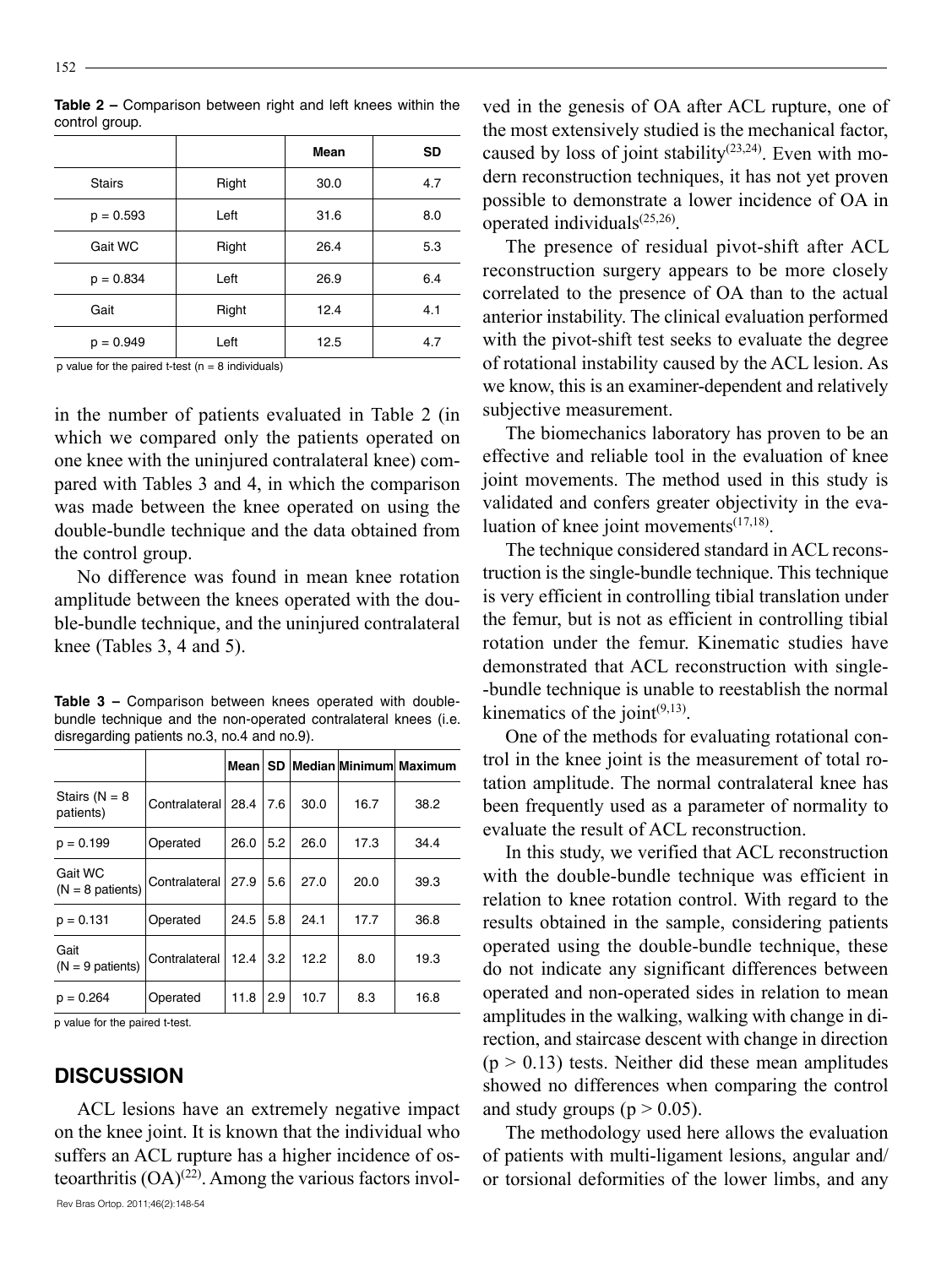**Table 4 –** Comparison between the measurements of the knees operated using double-bundle technique and the summary measurements of the knees from the control group (i.e., the mean amplitude of the right and left knee is considered for each patient of the control group).

|               | Group         | N  | Mean | <b>SD</b> | <b>Median</b> | <b>Minimum</b> | <b>Maximum</b> |
|---------------|---------------|----|------|-----------|---------------|----------------|----------------|
| <b>Stairs</b> | Control       | 8  | 30.8 | 5.1       | 29.9          | 22.8           | 38.5           |
| $p = 0.088$   | Double-bundle | 11 | 26.4 | 5.2       | 27.1          | 17.3           | 34.4           |
|               | Total         | 19 | 28.2 | 5.5       | 28.6          | 17.3           | 38.5           |
| Gait WC       | Control       | 8  | 26.7 | 5.0       | 26.4          | 19.0           | 33.3           |
| $p = 0.756$   | Double-bundle | 11 | 25.8 | 6.8       | 24.2          | 17.7           | 39.9           |
|               | Total         | 19 | 26.1 | 6.0       | 26.1          | 17.7           | 39.9           |
| Gait          | Control       | 8  | 12.5 | 3.1       | 12.0          | 8.5            | 17.6           |
| $p = 0.423$   | Double-bundle | 12 | 11.4 | 2.7       | 10.5          | 8.3            | 16.8           |
|               | Total         | 20 | 11.8 | 2.8       | 11.1          | 8.3            | 17.6           |

p value for the student's t-test, with p1 for the test corrected due to inequality of variances.

**Table 5 –** Descriptive table of amplitudes for the knees operated using the double-bundle technique according to dominant leg.

|         | <b>Dominance</b> | N  | Mean | <b>SD</b> | Median | <b>Minimum</b> | <b>Maximum</b> |
|---------|------------------|----|------|-----------|--------|----------------|----------------|
| Stairs  | No               | 3  | 25.9 | 6.9       | 22.3   | 21.7           | 33.9           |
|         | Yes              | 8  | 26.6 | 5.0       | 27.2   | 17.3           | 34.4           |
|         | Total            | 11 | 26.4 | 5.2       | 27.1   | 17.3           | 34.4           |
| Gait WC | No               | 3  | 26.6 | 11.7      | 22.3   | 17.7           | 39.9           |
|         | Yes              | 8  | 25.4 | 5.1       | 24.8   | 19.8           | 36.8           |
|         | Total            | 11 | 25.8 | 6.8       | 24.2   | 17.7           | 39.9           |
| Gait    | No               | 3  | 10.7 | 2.6       | 10.2   | 8.4            | 13.6           |
|         | Yes              | 9  | 11.6 | 2.8       | 10.7   | 8.3            | 16.8           |
|         | Total            | 12 | 11.4 | 2.7       | 10.5   | 8.3            | 16.8           |

other clinical situation that might appear in association with knee rotation alterations. This type of evaluation may become another instrument to assist in decision making in the treatment of these patients in the future.

Although we used a validated methodology, we applied it to a group of patients that had never been evaluated by this method (control individuals and patients submitted to reconstruction with double-bundle technique). Our results should, therefore, be viewed as merely indicative, due to our restricted number of cases. Since 2006, our group has already carried out

87 double-bundle ACL reconstructions; these patients will be involved in our evaluations, thus increasing our case studied.

#### **CONCLUSIONS**

We believe that the biomechanics laboratory is a useful tool for objectively evaluating knee rotation. The preliminary results do not show any difference of the double-bundle ACL reconstruction technique in relation to the contralateral side or the control group.